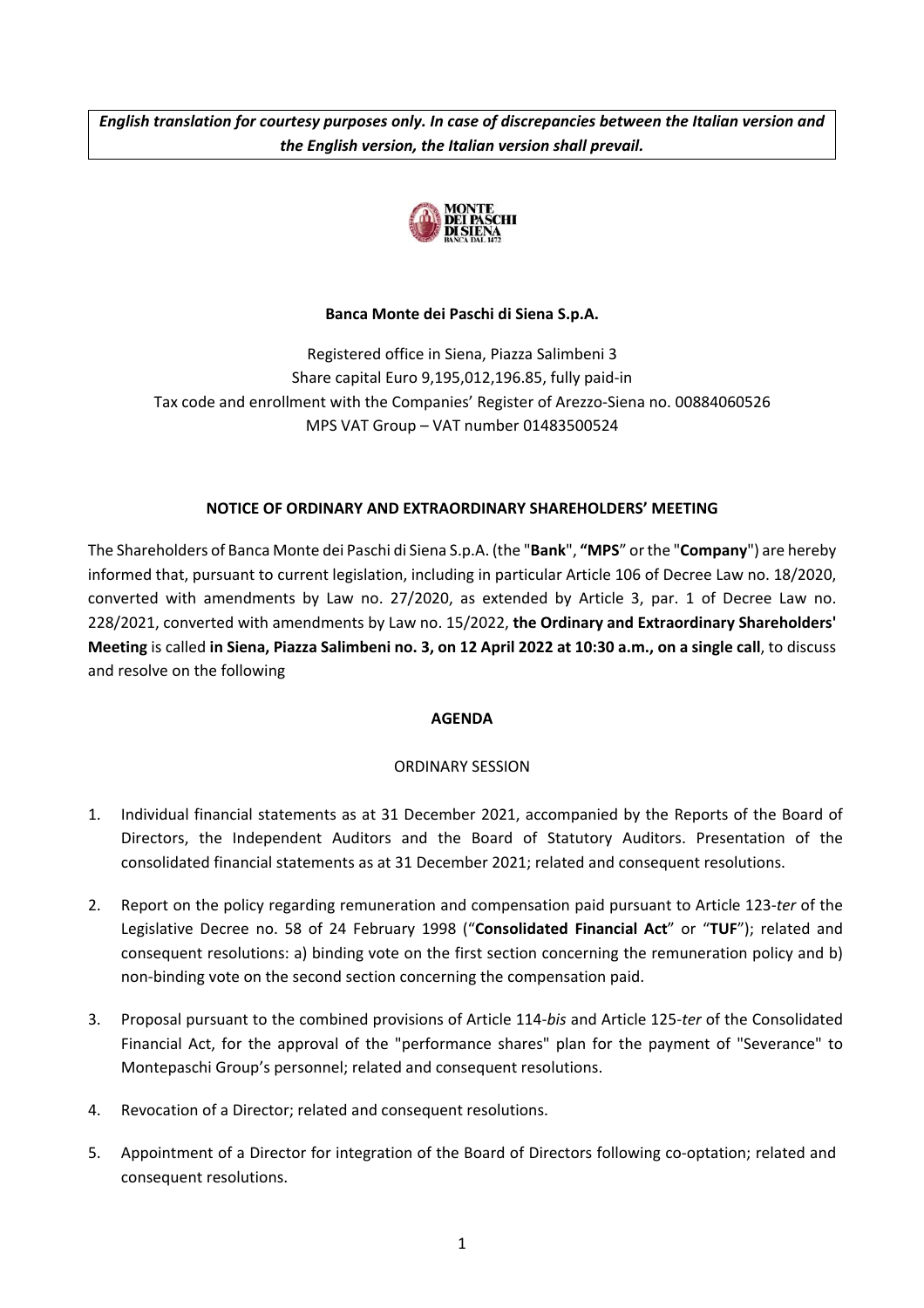6. Appointment of a Director for integration of the Board of Directors; related and consequent resolutions.

#### EXTRAORDINARY SESSION

1. Amendments to Article 23 par. 1 of the By-Laws; related and consequent resolutions.

#### **INFORMATION ON THE SHARE CAPITAL**

At the date of the present notice of call, the share capital of MPS is equal to Euro 9,195,012,196.85 and is divided into no. 1,002,405,887 ordinary shares without nominal value, traded on the screen-based equity market ("*Mercato Telematico Azionario*" or "*MTA*") organized and managed by Borsa Italiana S.p.A. (ISIN code: IT0005218752). Each ordinary share attributes the right to one vote at the Shareholders' Meeting.

At the date of the present notice of call, the Bank does not hold, directly or indirectly, treasury shares.

# **PARTICIPATION IN THE SHAREHOLDERS' MEETING**

**In compliance with the provisions contained in Article 106 of Decree Law no. 18 of 17 March 2020, converted with amendments by Law no. 27 of 24 April 2020, as extended by Article 3, par. 1, of Decree Law no. 228 of 30 December 2021, converted with amendments by Law no. 15 of 25 February 2022:** 

**i) the participation in the Shareholders' Meeting and the exercise of the voting rights by those entitled are allowed exclusively through the Appointed Representative pursuant to Article 135-***undecies* **of the Consolidated Financial Act, as indicated below; shareholders are not allowed to participate physically or by audioconference at the Shareholders' Meeting;** 

**ii) the members of the Board of Directors and Board of Statutory Auditors , the Appointed Representative, the appointed Notary Public, as well as - in accordance with the law, the By-laws and the Shareholders' Meeting regulations - the managers ("***dirigenti***") and employees of the Bank and of the companies belonging to the Montepaschi Group, the representatives of the independent auditors and the other persons whose presence at the Shareholders' Meeting is deemed useful by the Chairperson in relation to the matters to be discussed and the proper order of the Shareholders' Meeting, it is also permitted to participate in the Shareholders' Meeting also by means of audio-conferencing systems that guarantee,**  *inter alia***, the identification of the participants and the possibility of exchanging documents relating to such matters. The Shareholders must exclusively avail themselves of the Appointed Representative.** 

# **ENTITLEMENT TO PARTICIPATE AND TO EXERCISE VOTING RIGHTS IN THE SHAREHOLDERS' MEETING**

The entitlement to participate in the Shareholders' Meeting and to exercise voting rights, **which may take place exclusively through the Appointed Representative**, is certified by a communication, made to the Bank by an authorised intermediary, in favour of the person entitled to vote, on the basis of evidence relating to the end of the seventh trading day prior to the date scheduled for the Shareholders' Meeting, on a single call, and therefore **1 April 2022** (the record date).

The credit and debit entries made on the accounts after this deadline are not valid for the purposes of entitlement to exercise the voting right at the Shareholders' Meeting: therefore, those who result to be holders of MPS shares only after such date, will not have the right to attend and vote at the Shareholders' Meeting through the Appointed Representative.

With exclusive reference to the request for the communication certifying the entitlement to participate in the Shareholders' Meeting and to exercise the voting rights, it will be possible, for the holders of shares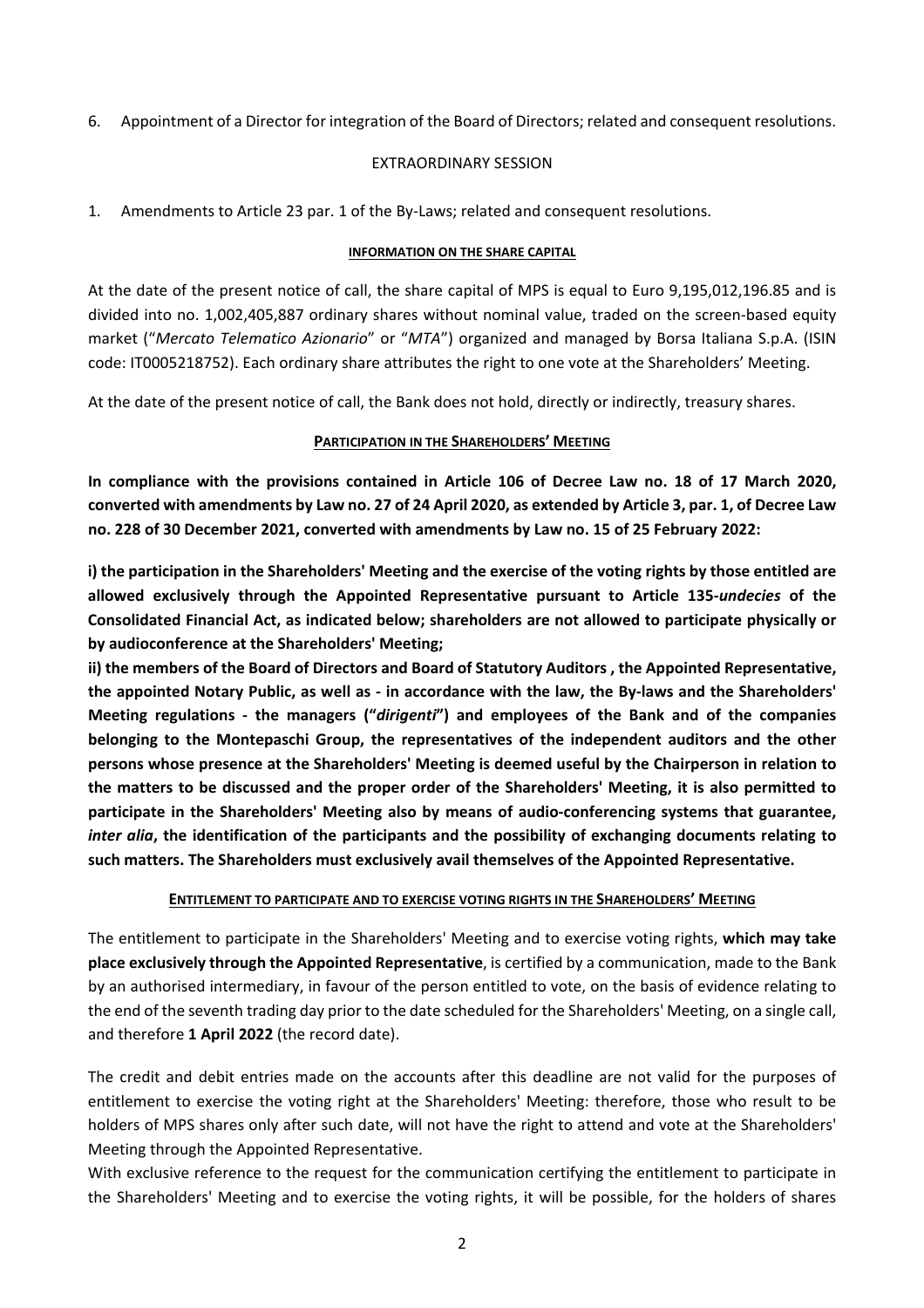deposited with the Bank who are registered and have activated the Digital Banking service, to make such request also through the above mentioned platform, according to the modalities and technical times indicated by the same platform.

#### **ISSUER'S APPOINTED REPRESENTATIVE**

**Pursuant to the legislation referred to in paragraph "PARTICIPATION IN THE SHAREHOLDERS' MEETING"above, the participation and exercise of the voting rights at the Shareholders' Meeting may be exercised exclusively through the Appointed Representative of the Company pursuant to Article 135** *undecies* **of the Consolidated Financial Act, to whom a specific proxy/sub-delegation must be conferred, according to the modalities and terms indicated below.** Therefore, those who have the right to vote shall exclusively exercise it by conferring proxy, free of charge and including voting instructions, to Computershare S.p.A., via Monte Giberto 33, 00138, Rome (Italy), as Appointed Representative of the Company, pursuant to Article 135-*undecies* of the Consolidated Financial Act.

The proxy granted to the Appointed Representative is effective only for proposals in relation to which voting instructions have been given.

The proxy to the Appointed Representative is granted by filling out and executing the dedicated form with voting instructions which will be available - at the time of the publication (within the terms provided by the applicable law) of the explanatory reports for the Shareholders relating to the items on the Agenda - on the Company's website *www.gruppomps.it/en* (in the website section Corporate Governance – Shareholders' Meeting and BoD).

The form for issuing the proxy and voting instructions, duly filled and executed in original, must be received by the Appointed Representative - together with a copy of a valid identification document and to any possible documentation providing evidence of the signatory power – by the end of the second trading day day prior to the date of the Shareholders' Meeting (*i.e.* **by 11:59 p.m. of 8 April 2022**), through one of the following ways: (i) via *internet* through the link to the Company's website which allows guided filling, provided that the delegating party, in order to receive credentials, proves its identity, even if it is a legal entity, or uses its own certified electronic e-mail address; (ii) certified electronic e-mail holders: if the delegating party (also a legal entity) owns a certified electronic e-mail address, it can send a copy of the proxy electronically reproduced (PDF format) to the address *ufficioroma@pecserviziotitoli.it* ; (iii) advanced electronic signature, qualified electronic signature or digital signature holders ("**AES**"): by sending the proxy signed by AES by means of certified electronic e-mail address or by means of ordinary e-mail to the address *ufficioroma@pecserviziotitoli.it* ; (iv) ordinary electronic e-mail holders: the delegating party may send a copy of the proxy electronically reproduced (PDF format) to the address *ufficioroma@pecserviziotitoli.it* ; or (v) by fax to the number +39/06/45417450.

If not already transmitted through the specific web application, or through a document signed by AES, the original of the proxy and the voting instructions, together with a signed copy of a valid identity document and, in the case of a legal entity, the documentation proving the signatory power, must be sent to Computershare S.p.A., via Monte Giberto 33, 00138, Rome.

By the same deadline (*i.e.* **by 11:59 p.m. of 8 April 2022**), the proxy and the voting instructions may be revoked in the same manner. The shares for which the proxy has been granted, even on a partial basis, are computed for the purposes of the regular constitution of the Shareholders' Meeting. In relation to proposals for which no voting instructions have been given, the shares are not computed for the purposes of calculating the majority and the share capital required for the approval of the resolutions.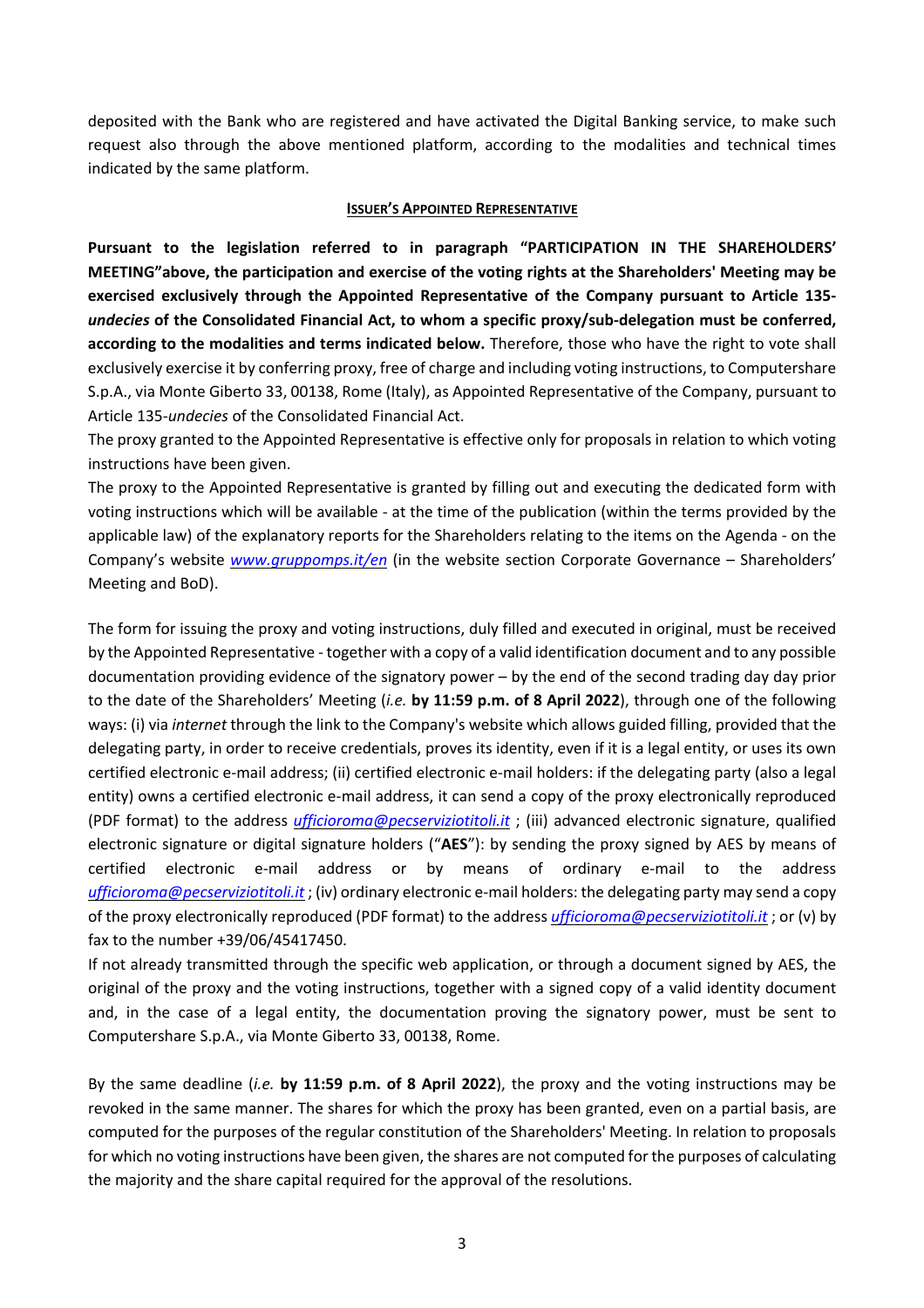Without prejudice to the mandatory nature of the proxy given to the Appointed Representative, the latter may be granted, by delegated parties, sub-delegations pursuant to Article 135-*novies* of the Consolidated Financial Act, also in derogation of the provisions of Article 135-*undecies* par. 4 of the Consolidated Financial Act. For the purposes of any such intermediate proxies, it is possible to use the proxy form which will be available - at the time of the publication (within the terms provided by the applicable law) of the explanatory reports for the Shareholders relating to the items on the Agenda - on the Company's website *www.gruppomps.it/en* (in the website section Corporate Governance – Shareholders' Meetings and BoD), to be sent to Computershare S.p.A. - together with a copy of a valid identification document and any possible documentation providing evidence of the signatory power - in one of the following ways: (i) certified electronic signature holders: if the delegating party (also a legal entity) owns a certified electronic e-mail address, it may send a copy of the proxy electronically reproduced (PDF format) to the address *ufficioroma@pecserviziotitoli.it* ; (ii) AES holders: by sending the proxy signed by AES by means of certified electronic e-mail address or by means of ordinary e-mail to the address *ufficioroma@pecserviziotitoli.it* ; (iii) ordinary electronic e-mail holders: the delegating party may send a copy of the proxy electronically reproduced (PDF format) to the e-mail address *ufficioroma@pecserviziotitoli.it* ; or (iv) by fax to the number +39/06/45417450.

If the representative sends a copy of the proxy/sub-delegation, he/she must certify under his/her own responsibility the conformity of the proxy/sub-delegation to the original and the identity of the delegating/sub-delegating party.

If not already transmitted through the specific web application or through a document signed with AES, the original of the proxy and voting instructions, together with a signed copy of a valid identity document and, in the case of a legal entity, the documentation proving the signing power, must be sent to Computershare S.p.A., via Monte Giberto 33, 00138, Rome, **by 12:00 p.m. of 11 April 2022**.

Starting from the date of publication of this notice of call, the Appointed Representative will make available, for information and clarifications, the phone number +39/06/45417413 and the e-mail address *ufficioroma@pecserviziotitoli.it* .

**It should be noted that, for the purposes of participation in the Shareholders' Meeting, the Bank must be notified in any case by the intermediary, certifying the entitlement to participation in the Shareholders' Meeting and exercise the voting right; without said notice, the proxy/sub-delegation shall be considered null and void.** 

#### **RIGHT TO ASK QUESTIONS ON THE AGENDA ITEMS**

Those with voting rights may ask questions exclusively on the agenda items, but only before the Shareholders' Meeting – without exception, no later than **1 April 2022** - by sending them, together with the communication issued by an authorised intermediary, to the fax number +39/0577/296396, or from their own certified electronic e-mail address to the certified electronic e-mail address *bancamps.settoreaffarisocietari@postacert.gruppo.mps.it* and for information to the e-mail address *settore.societario@mps.it* . Considering that attendance at the Shareholders' Meeting is allowed exclusively through the Appointed Representative, questions that are in relation to the items on the agenda will be answered **by 6:00 p.m. of 7 April 2022**, through publication on the website *www.gruppomps.it* (in the Italian website section Corporate Governance – *Assemblee Azionisti e CdA*). The ownership of voting rights may be certified even after the questions have been sent, not later than **4 April 2022**. A single answer may be given to questions with the same content.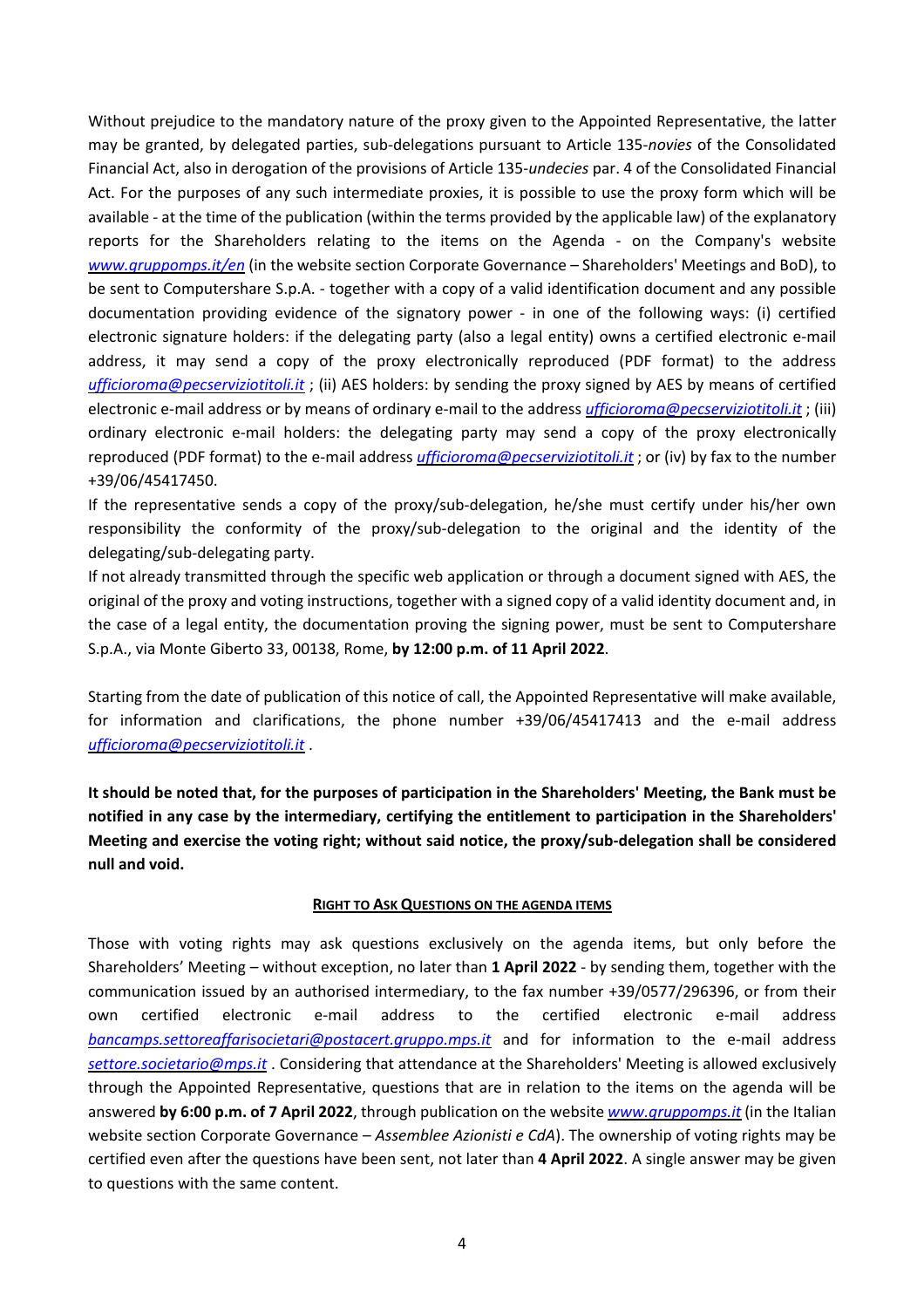#### **INTEGRATION OF THE AGENDA AND SUBMISSION OF NEW RESOLUTION PROPOSALS**

Pursuant to Article 126-*bis* of the Consolidated Financial Act, the Shareholders who represent, also jointly, at least one-fortieth of the share capital (*i.e.* 2.5%), may request, within ten days from the publication of this notice of call, and therefore within **21 March 2022**, to make integrations to the list of the items to be discussed at the Shareholders' Meeting, indicating in the relevant request the additional items proposed, or may submit additional resolution proposals on items already on the agenda.

The application - together with the certification evidencing the ownership of the shareholding and a copy of a valid identification document (for natural persons) or the documentation attesting the relevant powers (for legal persons) - must be submitted in writing and delivered at the registered office or sent by means of registered letter with acknowledgement of receipt to Banca Monte dei Paschi di Siena S.p.A., Funzione Legale e Societario, Piazza Salimbeni 3, 53100, Siena (Italia), or by means of own certified electronic e-mail address to the following certified electronic email address *bancamps.settoreaffarisocietari@postacert.gruppo.mps.it* and for information to the e-mail address *settore.societario@mps.it .* The ownership of the minimum percentage of the share capital specified above is certified by an authorised intermediary on the basis of its accounting records, setting forth the ownership of at least one-fortieth of the share capital and the indication of the exercisable ownership right.

Pursuant to Article 126-*bis* par. 3 of the Consolidated Financial Act, integration of the agenda is not allowed for items upon which, according to the law, the Shareholders' Meeting resolves upon Board of Directors' proposal or on the basis of a plan or a report prepared by the Board of Directors, other than those provided for by Article 125*-ter* par. 1 of the Consolidated Financial Act.

Notice of any integrations of the agenda and the submission of additional resolution proposals on items already on the agenda will be given in the same ways required by the law for publishing the notice of call, at least fifteen days before the date scheduled for the Shareholders' Meeting. Additional resolution proposals on items already on the agenda will be made available to the market in accordance with the applicable law, when the announcement of the submission is published.

Shareholders requesting the integration of the list of matters to be discussed or submitting proposals for deliberation on matters already on the agenda, must prepare a report including the reason for the resolution proposals on the new items for which they propose the discussion or the reasons for further proposals for deliberation on matters already on the agenda. Such report shall be transmitted to the Board of Directors within the deadline for submitting the relevant request, as indicated above. The report will be made available to the market, together with any evaluation of the Board of Directors, at the time of publication of the news of the integration of the agenda or of the submission of further proposals for deliberation, in accordance with the applicable law.

Considering that participation in the Shareholders' Meeting is allowed exclusively through the Appointed Representative, to whom only voting instructions can be given, the person who has the right to vote may individually submit proposals for all the resolutions on the items on the agenda **by 28 March 2022**, **except for the item set forth under point 6 of the Ordinary Part of the agenda, in relation to which the individual proposals of the Shareholders may be sent no later than 1:00 p.m. of 1 April 2022**, sending them - together with certification attesting the ownership of the participation and a copy of a valid identification document (for natural persons) or documentation attesting the relevant powers (for legal persons) - by means of own certified electronic e-mail address to the following certified electronic e-mail address *bancamps.settoreaffarisocietari@postacert.gruppo.mps.it* and for information to the e-mail address *settore.societario@mps.it* . The proposals - after verifying their relevance with respect to the items on the